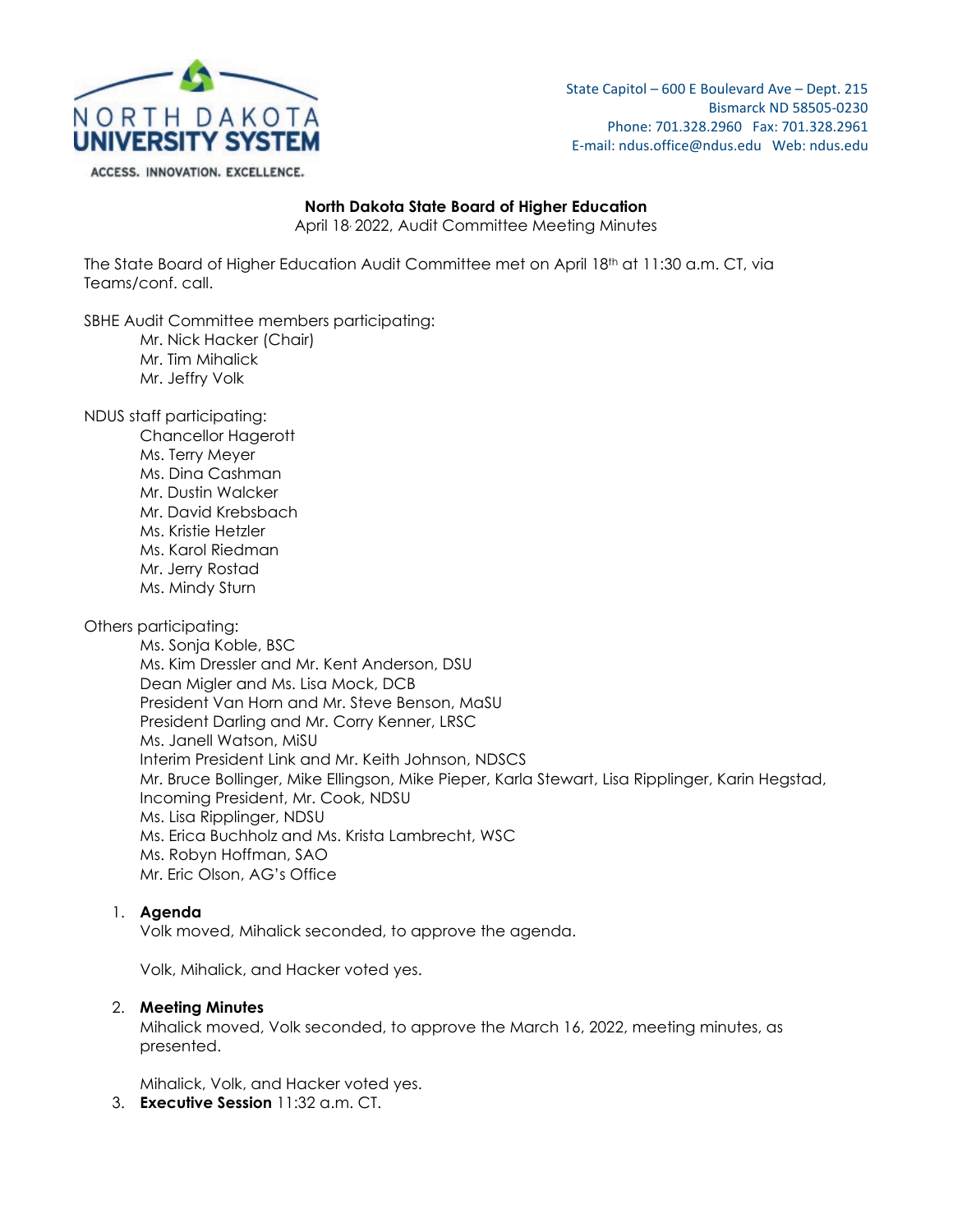Volk moved, Mihalick seconded, to move to enter Executive Session to consider (1) the State Auditor's Draft operational audit report for the NDSU Extension Services and Northern Crops Institute for the biennium ended June 30, 2021. and (2) any response from the institutions/entities to the draft report and associated recommendations. The executive session shall be limited to members of the Committee, the Chancellor and staff, Board counsel, representatives of the State Auditor's office, and invited campus officials.

The legal authority for closing this portion of the meeting is North Dakota Century Code sections 44-04-19.2 and 54-10-26.

Mihalick, Volk, and Hacker voted yes.

SBHE Audit Committee members participating: Mr. Nick Hacker (Chair) Mr. Tim Mihalick Mr. Jeffry Volk

NDUS staff participating: Chancellor Hagerott Ms. Terry Meyer Ms. Dina Cashman Mr. David Krebsbach Ms. Kristie Hetzler Ms. Karol Riedman

NDSU Representatives participating: Mr. Bruce Bollinger, Mike Ellingson, Mike Pieper, Karla Stewart, Lisa Ripplinger, Karin Hegstad, Ms. Lisa Ripplinger, NDSU Ms. Robyn Hoffman, SAO Mr. Eric Olson, AG's Office

Executive Session began at 11:34 a.m. CT.

Volk moved, Mihalick seconded, to adjourn executive session at 11:41 a.m. CT.

**Open Session** 11:41 a.m. CT. Committee Chair Hacker Mr. Mihalick Mr. Volk

Mihalick moved, Volk seconded, to accept (1) the State Auditor's Draft operational audit report for the NDSU Extension Services and Northern Crops Institute for the biennium ended June 30, 2021. and (2) any response from the institutions/entities to the draft report and associated recommendations.

Mihalick, Volk, and Hacker voted yes.

### 4. **Proposed Change in NDUS Internal Audit Org Chart**

Ms. Dina Cashman reviewed the proposal to [re-organize the NDUS internal audit department,](https://ndusbpos.sharepoint.com/:i:/s/NDUSSBHE/EcoyIK16CmFAiGUp45HabyMB2t0XT1quzn1YmSI1PSRj2A?e=4bM9vf) She explained that currently the NDUS internal audit function has a chief internal audit executive and two positions as senior internal auditor, one position has been filled and the other is open.